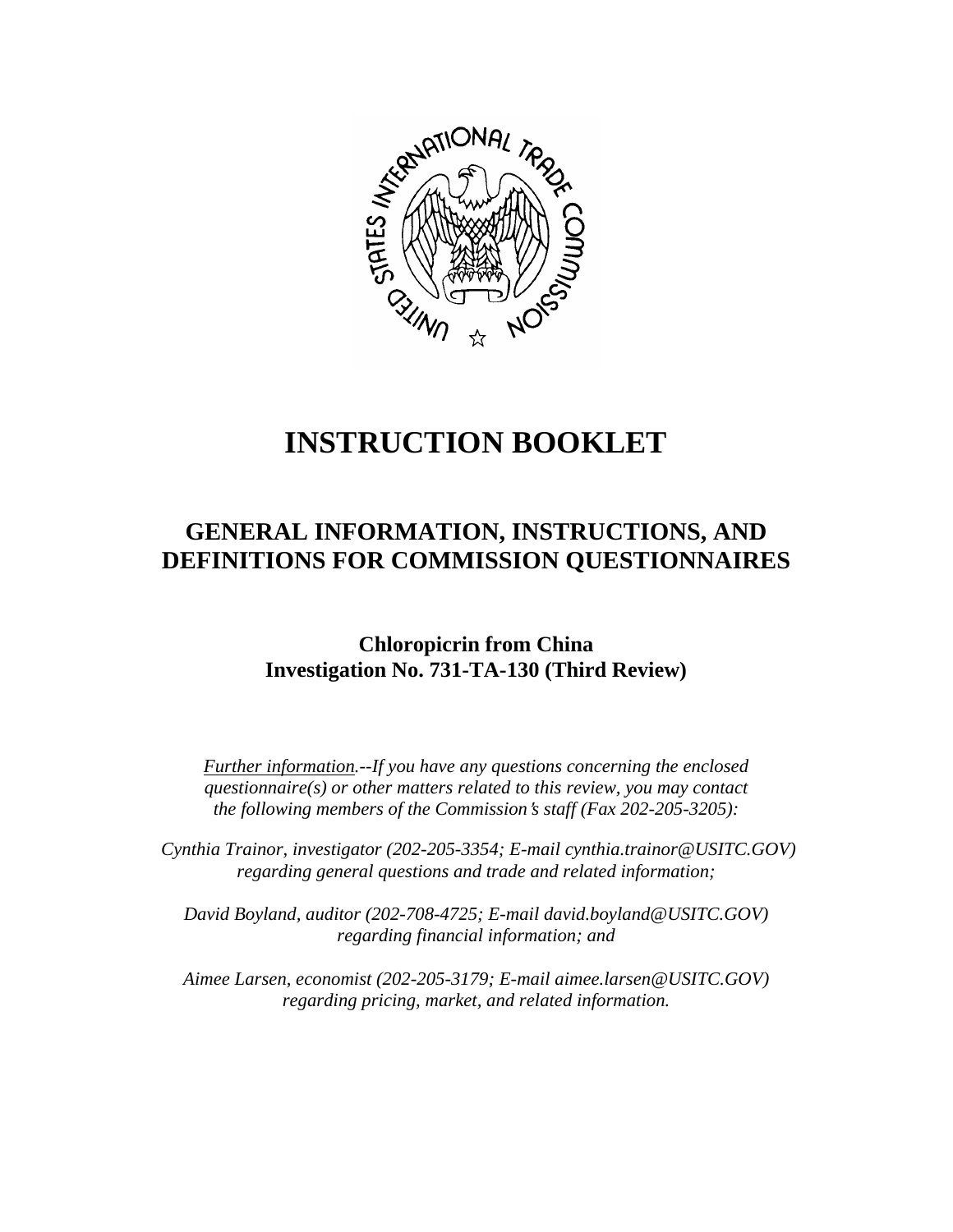# **GENERAL INFORMATION**

*Background*.--On March 22, 1984, the Department of Commerce issued an antidumping duty order on imports of chloropicrin from China (49 F.R. 10691). On July 1, 2009, the Commission instituted a review pursuant to section 751(c) of the Tariff Act of 1930 (19 U.S.C. § 1675(c)) (the Act) to determine whether revocation of the order would be likely to lead to continuation or recurrence of material injury to the domestic industry within a reasonably foreseeable time (74 F.R. 31760). If the Commission makes an affirmative determination, the order will remain in place. If the Commission makes a negative determination, the Department of Commerce will revoke the order.

Questionnaires and other information pertinent to this review are available at http://www.usitc.gov/trade\_remedy/731\_ad\_701\_cvd/investigations/2009/chloropicrin/reviewph ase.htm. Address all correspondence to the United States International Trade Commission, Washington, DC 20436. Hearing-impaired individuals can obtain information regarding this review via the Commission's TDD terminal (202-205-1810).

*Due date of questionnaire(s)*.--Return the completed questionnaire(s) to the United States International Trade Commission by **no later than December 16, 2009.** Although the enclosed postpaid envelope may be used to return the completed questionnaire, use of an overnight mail service may be necessary to ensure that your response actually reaches the Commission by **December 16, 2009.** If you do not use the enclosed envelope, please make sure the completed questionnaire is sent to the attention of Cynthia Trainor. **Return only one copy of the completed questionnaire(s), but please keep a copy for your records so that you can refer to it if the Commission staff contacts you with any questions during the course of the review.**

*Service of questionnaire response(s)*.--In the event that your firm is a party to this review, you are required to serve a copy of the questionnaire(s), once completed, on parties to the proceeding that are subject to administrative protective order (see 19 CFR  $\S 207.7$ ). A list of such parties is maintained by the Commission's Secretary and may be obtained by calling 202-205-1803. A certificate of service must accompany the copy of the completed questionnaire(s) you submit (see 19 CFR § 207.7).

*Confidentiality*.--The commercial and financial data furnished in response to the enclosed questionnaire(s) that reveal the individual operations of your firm will be treated as confidential by the Commission to the extent that such data are not otherwise available to the public and will not be disclosed except as may be required by law (see 19 U.S.C. § 1677f). Such confidential information will not be published in a manner that will reveal the individual operations of your firm; however, nonnumerical characterizations of numerical business proprietary information (such as discussion of trends) will be treated as confidential business information only at the request of the submitter for good cause shown.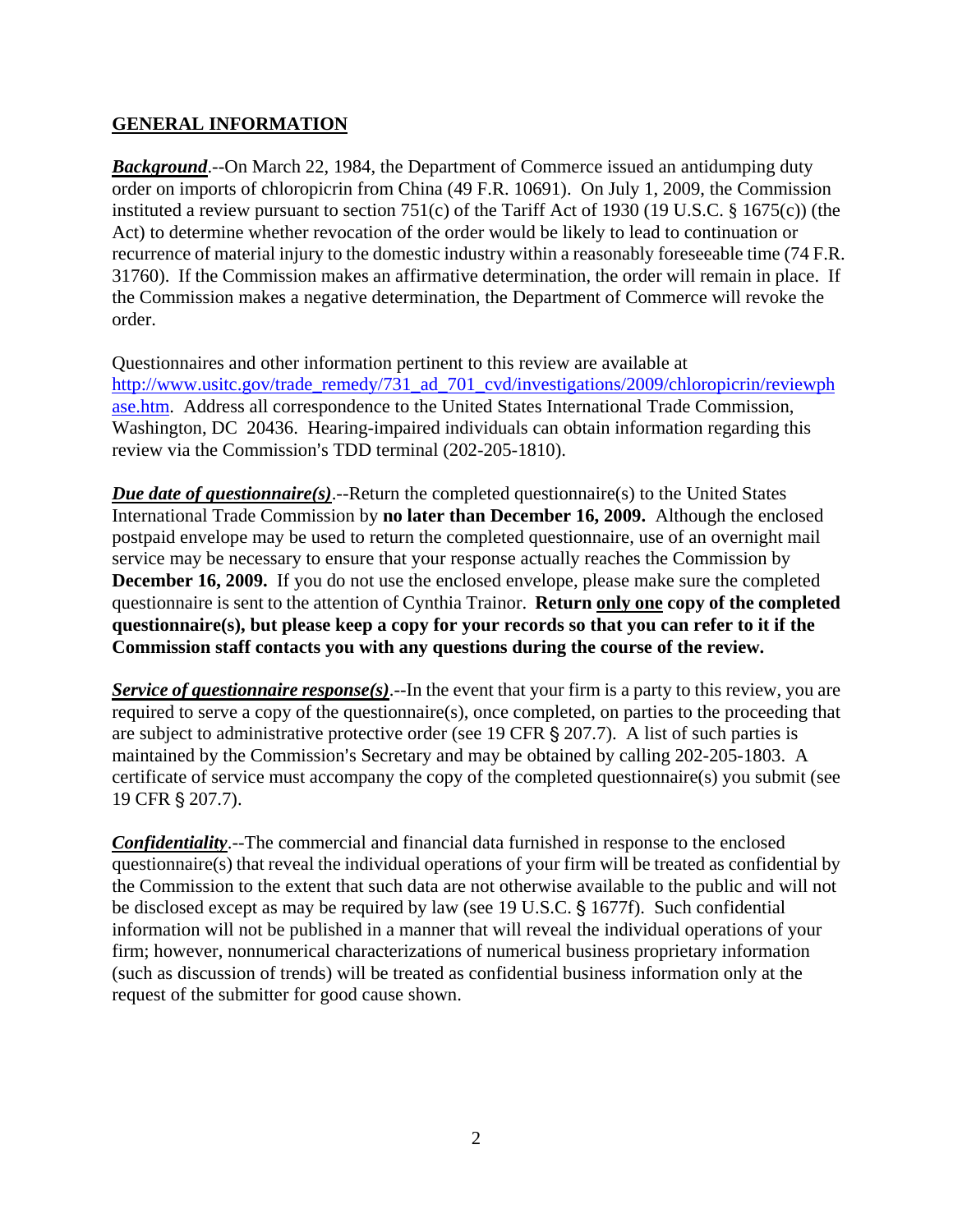# **GENERAL INFORMATION--***Continued*

*Verification***.--The information submitted in the enclosed questionnaire(s) is subject to audit and verification by the Commission. To facilitate possible verification of data, please keep all your workpapers and supporting documents used in the preparation of the questionnaire response(s).**

*Release of information*.--The information provided by your firm in response to the questionnaire(s), as well as any other business proprietary information submitted by your firm to the Commission in connection with the review, may become subject to, and released under, the administrative protective order provisions of the Tariff Act of 1930 (19 U.S.C. § 1677f) and section 207.7 of the Commission's Rules of Practice and Procedure (19 CFR  $\S$  207.7). This means that certain lawyers and other authorized individuals may temporarily be given access to the information for use in connection with this review or other import-injury investigations or reviews conducted by the Commission on the same or similar merchandise; those individuals would be subject to severe penalties if the information were divulged to unauthorized individuals.

# **INSTRUCTIONS**

*Answer all questions*.--Do not leave any question or section blank unless a questionnaire expressly directs you to skip over certain questions or sections. If the answer to any question is "none," write "none." If information is not readily available from your records in exactly the **form requested, furnish carefully prepared estimates--designated as such by the letter E<sup>"</sup>--and explain the basis of your estimates**. Answers to questions and any necessary comments or explanations should be supplied in the space provided or on separate sheets attached to the appropriate page of the questionnaire(s). If your firm is completing more than one questionnaire in connection with this review (i.e., a producer, importer, and/or purchaser questionnaire), you need not respond to duplicated questions in the questionnaires.

*Consolidate all U.S. establishments.*--Report the requested data for your establishment(s) located in the United States. **Firms operating more than one establishment should combine the data for all establishments into a single report.**

*Filing instructions*.—Questionnaires may be filed either in paper form or electronically.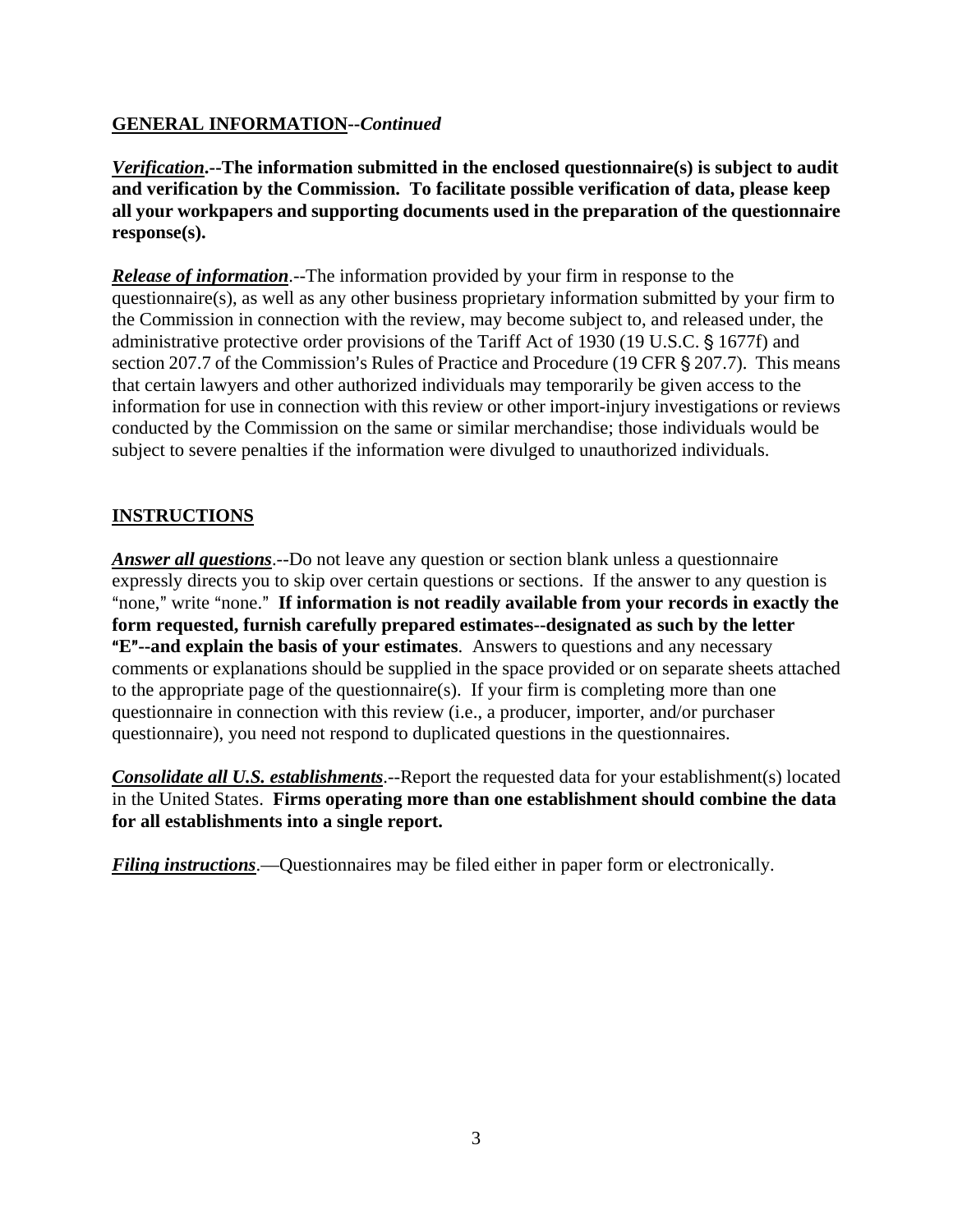#### **INSTRUCTIONS--***Continued*

#### **OPTIONS FOR FILING IN PAPER FORM**

**• Overnight mail service**.—Mail to the following address:

#### **United States International Trade Commission Office of Investigations, Room 615 500 E Street SW Washington, DC 20024**

**• Fax**.—Fax to 202.205.3205.

**• U.S. mail**.—Mail to the address above, but use zip code 20436. *This option is not recommended. U.S. mail sent to government offices undergoes additional processing to screen for hazardous materials; this additional processing results in substantial delays in delivery.* 

#### **OPTIONS FOR FILING ELECTRONICALLY**

This questionnaire is available as a "fillable" form in MS Word format on the Commission's website at

http://www.usitc.gov/trade\_remedy/731\_ad\_701\_cvd/investigations/2009/chlorop icrin/reviewphase.htm. *Please do not attempt to modify the format or permissions of the questionnaire document*. You may complete the questionnaire electronically, print it out, and submit it in paper form as described above, or you may submit it electronically through one of the following means:

**• Compact disc (CD)**.—Copy your questionnaire onto a CD, include a signed certification page (page 1) (either in paper form or scanned PDF copied onto CD), and mail to the address above. *It is strongly recommended that you use an overnight mail service. U.S. mail sent to government offices undergoes additional processing which not only results in substantial delays in delivery but may also damage CDs.* 

**• E-mail**.—E-mail your questionnaire to the investigator identified on page 1 of the Instruction Booklet; include a scanned PDF of the signed certification page (page 1). Type the following in the e-mail subject line: BPI Questionnaire, INV. NO. 731-TA-130 (Third Review**)**. *Please note that submitting your questionnaire by e-mail may subject your firm's business proprietary information to transmission over an unsecure environment and to possible disclosure. If you choose this option, the Commission warns you that any risk involving possible disclosure of such information is assumed by the submitter and not by the Commission.* 

Note: If you are a party to the review, and service of the questionnaire is required, such service should be made in paper form.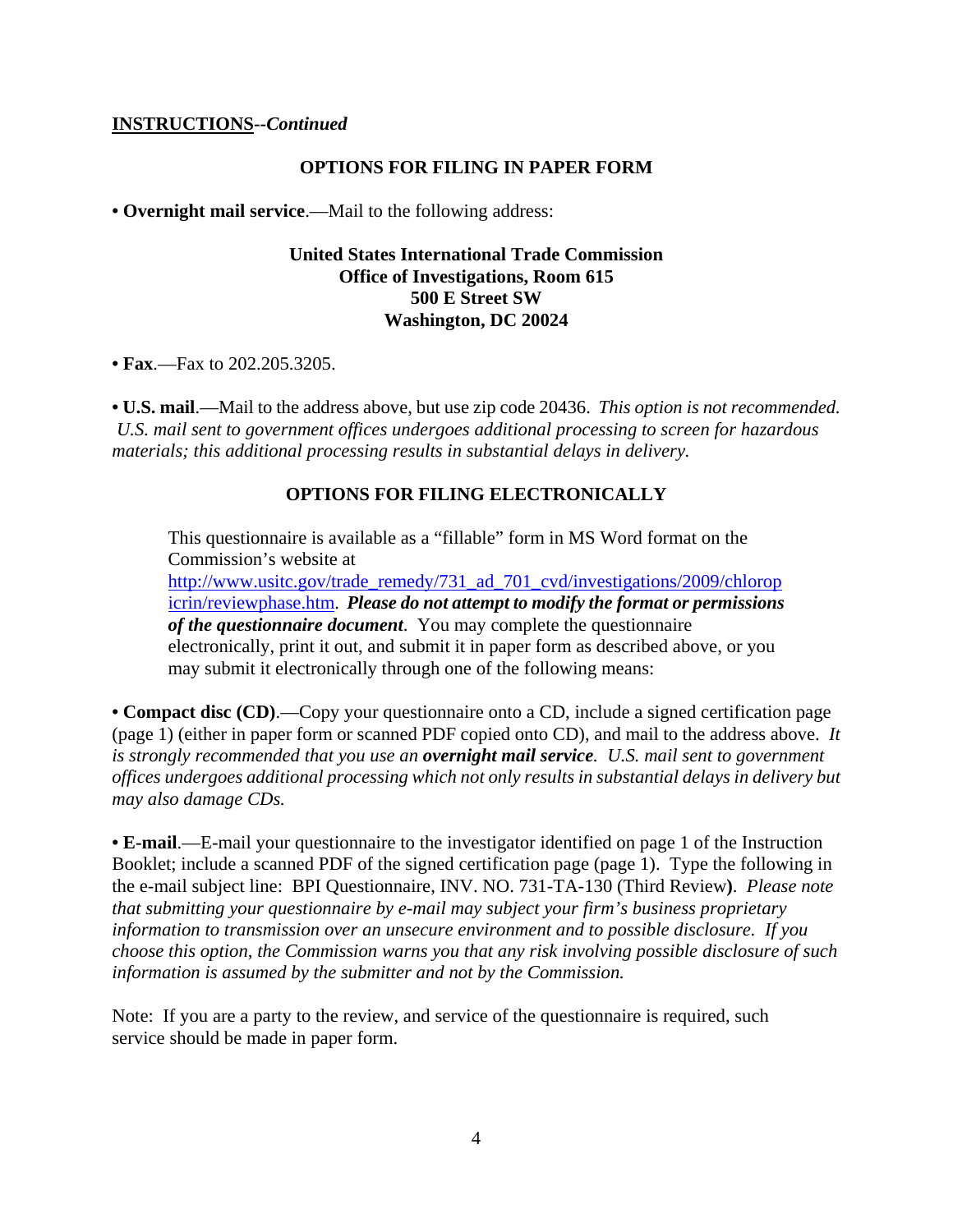# **DEFINITIONS**

*Product*.—Chloropicrin, also known as trichloronitromethane, as covered by statistical reporting number 2904.90.50.05 of the Harmonized Tariff Schedule of the United States (HTS).

*Firm*.--An individual proprietorship, partnership, joint venture, association, corporation (including any subsidiary corporation), business trust, cooperative, trustee in bankruptcy, or receiver under decree of any court.

*Related firm*.--A firm that your firm solely or jointly owned, managed, or otherwise controlled; a firm that solely or jointly owned, managed, or otherwise controlled your firm; and/or a firm that was solely or jointly owned, managed, or otherwise controlled by a firm that also solely or jointly owned, managed, or otherwise controlled your firm.

*Establishment*.--Each facility of a firm in the United States involved in the production, importation, and/or purchase of chloropicrin (as defined above), including auxiliary facilities operated in conjunction with (whether or not physically separate from) such facilities.

*United States*.--For purposes of this review, the 50 States, Puerto Rico, the U.S. Virgin Islands, and the District of Columbia.

*Importer*.--Any person or firm engaged, either directly or through a parent company or subsidiary, in importing chloropicrin (as defined above) into the United States from a foreign manufacturer or through its selling agent.

*Imports*.--Those products identified for Customs purposes as imports for consumption for which your firm was the importer of record (i.e., was responsible for paying any import duty) or consignee (i.e., to which the merchandise was first delivered).

*Import quantities*.--Quantities reported should be net of returns.

*Import values*.--Values reported should be landed, duty-paid values (but not including antidumping and/or countervailing duties) at the U.S. port of entry, including ocean freight and insurance costs, brokerage charges, and normal import duties (i.e., including all charges except inland freight in the United States and antidumping and/or countervailing duties).

*Purchaser*.--Any person or firm engaged, either directly or through a parent company or subsidiary, in purchasing chloropicrin (as defined above) from another firm that produces, imports, or otherwise distributes chloropicrin. A retail firm that is the importer of record may be considered a purchaser.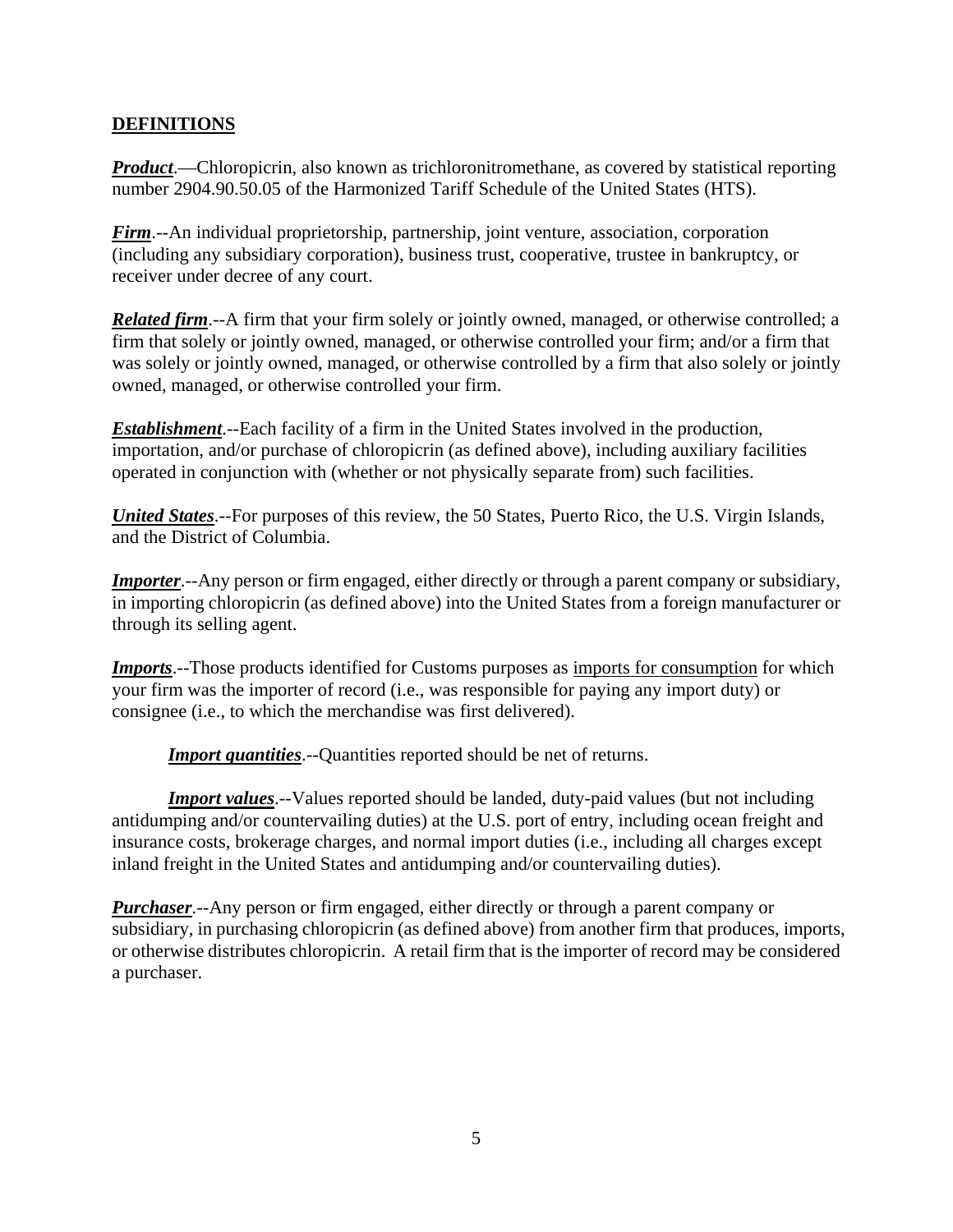# **DEFINITIONS--***Continued*

*Purchases*.--Purchases from all sources, NOT including direct imports from foreign producers (which should be reported in an importer questionnaire).

*Purchase quantities*.--Quantities reported should be net of returns.

*Purchase values*.--Values reported should be net values (i.e., gross purchase values less all discounts, allowances, rebates, and the value of returned goods), delivered to your U.S. receiving point.

*Shipments*.--Shipments of products produced in or imported by your U.S. establishment(s). Include shipments to the contracting firm of product produced by your firm under a toll agreement.

*Shipment quantities*.--Quantities reported should be net of returns.

*Shipment values*.--Values reported should be net values (*i.e.*, gross sales values less all discounts, allowances, rebates, prepaid freight, and the value of returned goods), f.o.b. your U.S. point of shipment. The value of domestic shipments to the contracting firm under a toll agreement is the conversion fee (including profit).

#### *Types of shipments*:

*U.S. shipments*.--Commercial shipments, internal consumption, and transfers to related firms within the United States.

*Commercial shipments*.--Shipments, other than internal consumption and transfers to related firms, within the United States.

*Internal consumption*.--Product consumed internally by your firm.

*Transfers to related firms*.--Shipments made to related domestic firms.

*Export shipments*.--Shipments to destinations outside the United States, including shipments to related firms.

*Inventories*.--Finished goods inventory, not raw materials or work-in-progress.

# **The following definitions apply only to the PRODUCER QUESTIONNAIRE.**

*Average production capacity*.--The level of production that your establishment(s) could reasonably have expected to attain during the specified periods. Assume normal operating conditions (i.e., using equipment and machinery in place and ready to operate; normal operating levels (hours per week/weeks per year) and time for downtime, maintenance, repair, and cleanup; and a typical or representative product mix).